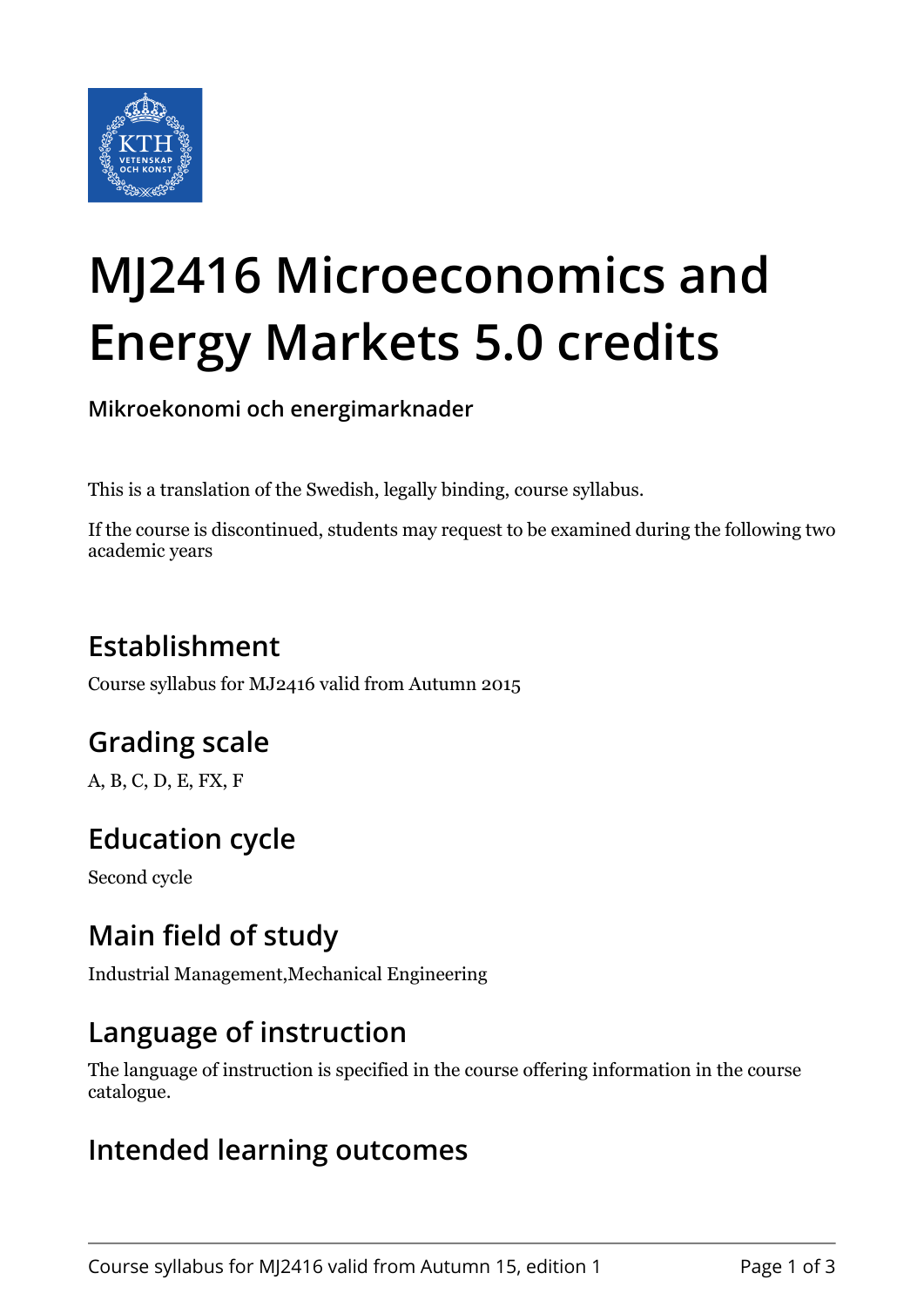After passing the course, the student should be able to: Demonstrate knowledge and understanding of the role of energy handling in global and regional contexts and its economic, social and environmental consequences.

Analyse and interpret events and political proposals on the energy markets by means of the economic tools (microeconomic concepts and models) that are provided.

Find and use the information about the energy markets.

Write about and debate economic issues that concern energy markets.

#### **Course contents**

- 1. Price elasticity.
- 2. Production costs.
- 3. Perfect competition.
- 4. Monopolies
- 5. Monopolistic competition
- 6. Oligopolies
- 7. State interventions in the energy markets.
- i) State policies and imperfect competition: theory and practice in the energy markets
- ii) State policies and external environmental costs: theory and practice in the energy markets

## **Specific prerequisites**

BSc or the equivalent

#### **Course literature**

• Frank, Robert H. Microeconomics and Behavior. 9 edition, 2014

• Articles by S. Borenstein, P. Joskow, J. Bushnell & F. Wolak on Oligopoly in electricity whole salemarkets, the cost of renewable energy etc.

#### **Examination**

Based on recommendation from KTH's coordinator for disabilities, the examiner will decide how to adapt an examination for students with documented disability.

The examiner may apply another examination format when re-examining individual students.